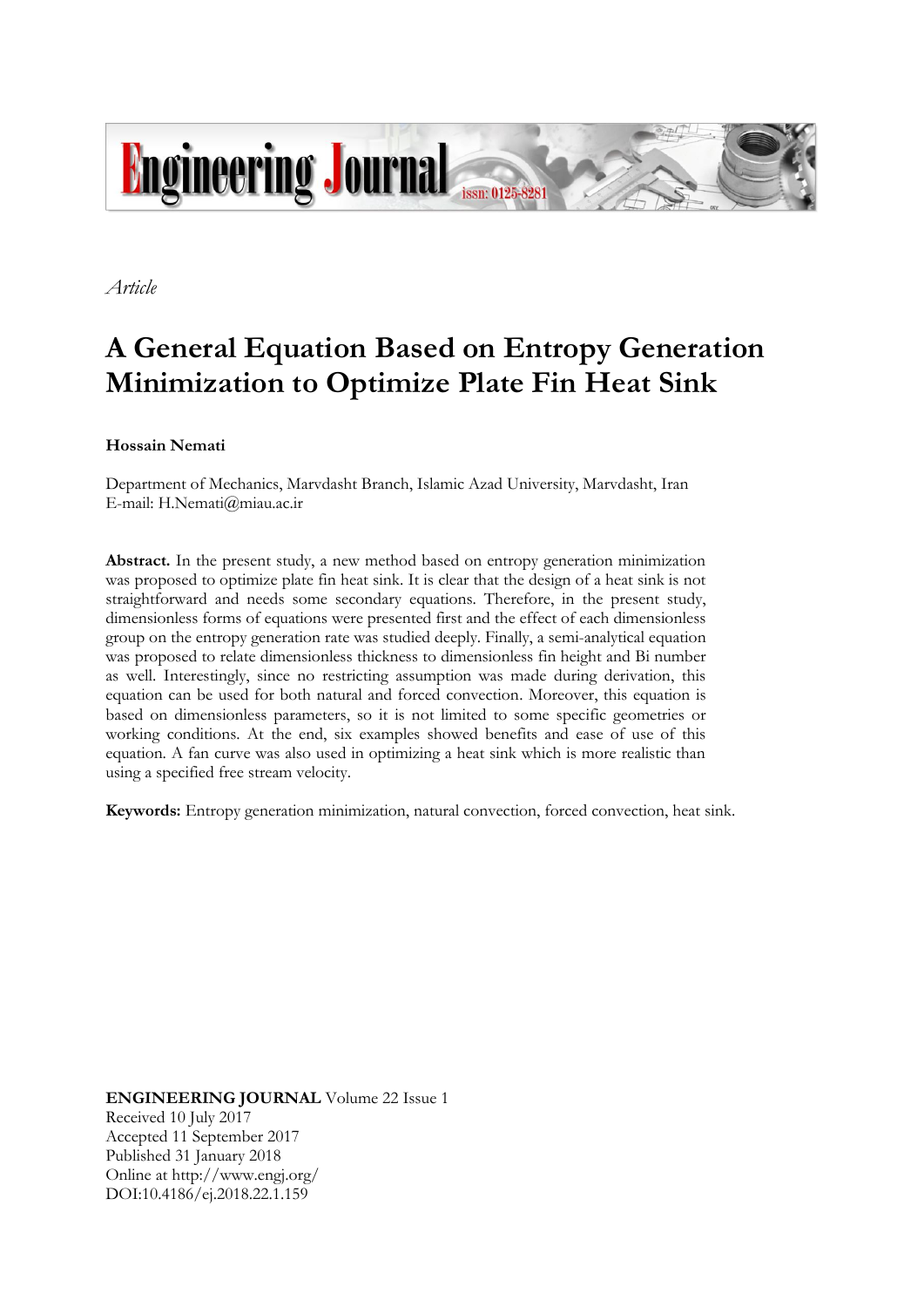# **1. Introduction**

#### **1.1. Introduction**

Design or selection of a reliable heat sink is not always straightforward and usually, needs enough experience. Many parameters play a crucial role in designing a proper heat sink such as fin height, fin thickness, fin spacing etc. On the other hand, minimizing electronic devices depends also on minimizing the cooling systems, which means lighter and smaller heat sinks are avoidable. Many thermal analysis tools such as empirical correlations [1-6] or numerical methods [7-9] may be utilized to analyze the performance of a heat sink for a given design condition. However, it always needs some constraints or methods to help a designer to select heat sink dimensions. Because a designer is always encountered to this question that what fin height, fin thickness or fin spacing shall be selected finally. Several studies may be founded, concerning minimizing the heat sink resistance. Among different methods for optimization of a heat sink, entropy generation minimization (EGM) is more reliable. It is commonly used to compare thermal flow systems [10-14]. Furukawa and Yang [15] performed CFD to predict the optimum design of a plate fin heat sink in natural convection and showed the closeness of results with EGM prediction. Shish and Liu [16] used EGM to propose a method to optimize a plate fin heat sink for electronic cooling under forced convection flow. Culham and Muzychka [17] later developed that method to optimize a plate fin heat sink under laminar forced convection flow. Although the proposed method is valuable, their work was not ended to any explicit correlation. In the same way, Khan et al. [18-19] used EGM method for optimization of a pin fin heat sink. EMG was also used by other researchers [20].

#### **1.2. Objectives of Present Study**

All previous works are common in two items. Firstly, fin efficiency is a pre-assumed parameter, while it depends on geometry as well as heat transfer coefficient. Secondly, all works are based on dimensional variables and because of that, all works are ended only to an optimizing procedure and not to any correlation. In the present work, the dimensionless equations are presented first including fin efficiency and then, by minimizing the entropy generation, a new equation is proposed to relate effective dimensionless variables. Since no specific assumption is made, the proposed equation can be used for both natural and forced convection. In the following, required equalities are presented in both original and dimensionless forms and the effect of different variables on entropy generation are studied. Considering the influence of different variables, a new equation is proposed and tested to relate effective dimensionless variables in optimized working condition. Finally, the proposed equation is used in optimizing some heat sinks in different working condition under both free and forced convection.

# **2. Model Development**

A typical plate fin heat sink is shown in Fig. 1. According to this figure, the fin thickness is t, fin spacing is b and the base of the heat sink is W x L. The heat sink base thickness is tb which is not shown in this figure.

For the shown heat sink under free convection or when the pressure drop is not a matter of importance, the rate of entropy generation may be expressed as [21]:

$$
\dot{S}_{gen} = \frac{Q\theta_b}{T_{\infty}^2} \tag{1}
$$

where  $\theta_b = T_b - T_{\infty}$ , is the difference between heat sink base temperature and ambient temperature. Knowing  $Q = \theta_b / R_{sink}$ 

$$
\dot{S}_{gen} = \frac{Q^2 R_{sink}}{T_{\infty}^2} \tag{2}
$$

and the heat sink thermal resistance is defined as: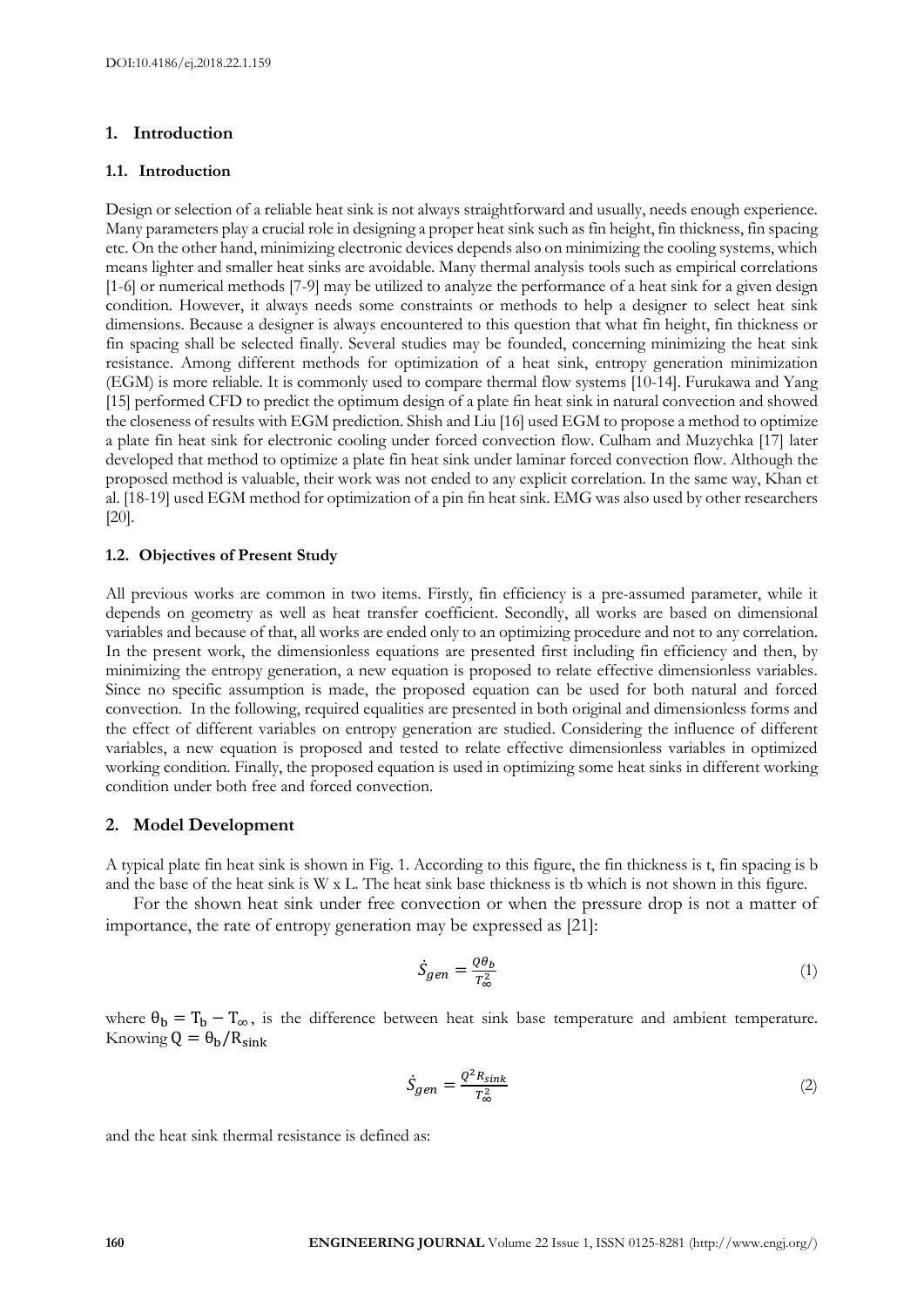$$
R_{sink} = \frac{1}{\frac{N}{R_{fin} + h(N-1)bL} + \frac{t_b}{kLW}}
$$
\n<sup>(3)</sup>

in which the second term is heat sink base thermal resistance. It is clear that this resistance is importance when the area of the heating source and heat sink are not the same and no minimum value can be found for this resistance. So, during the optimization procedure, it can be omitted without loss of generality. Rfin is fin thermal resistance and defined as [22]:

$$
R_{fin} = \frac{1}{\sqrt{h\text{P}kA_c}\tanh(mH)}\tag{4}
$$

$$
m = \sqrt{\frac{2h}{kt}}\tag{5}
$$

where  $P$  and  $A_c$  are perimeter and cross section area of fin:

$$
P = 2(L + t) \approx 2L \tag{6}
$$

$$
A_c = L \t\t(7)
$$

So, the dimensionless form of Eq. (4) may be proposed as:

$$
R_{fin} = \frac{1}{kL\sqrt{2.Bi\frac{\bar{t}}{\bar{b}}}\tanh\left(\sqrt{2.Bi\frac{\bar{H}^2}{\bar{t}\bar{b}}}\right)}\tag{8}
$$

in which over bar means dimensionless form of parameter i.e.  $\bar{t} = \frac{t}{t}$  $rac{\text{t}}{\text{L}}$  or  $\overline{\text{b}} = \frac{\text{b}}{\text{L}}$  $\frac{L}{L}$ 

$$
Bi = \frac{Nuk_f}{k} = \frac{hb}{k} \tag{9}
$$

and finally:

$$
R_{sink} = \frac{1}{\kappa L \left[ N \sqrt{2.Bi\frac{\bar{t}}{\bar{b}}} \tanh\left(\sqrt{2.Bi\frac{\bar{H}^2}{\bar{t}\bar{b}}}\right) + Bi(N-1) \right]}\tag{10}
$$

and the rate of entropy generation may be redefined as:

$$
\dot{S}_{gen} = \frac{Q^2}{T_{\infty}^2 k L} \frac{1}{\left[ N \sqrt{2.Bi\frac{\bar{t}}{\bar{b}}} \tanh\left(\sqrt{2.Bi\frac{\bar{H}^2}{\bar{t}\bar{b}}}\right) + Bi(N-1) \right]}
$$
(11)

In this regard, the number of entropy generation can be proposed as:

$$
N_{S} = \frac{\dot{S}_{gen}}{\frac{Q}{T_{\infty}kL}\frac{Q}{T_{\infty}}} = \frac{1}{N\sqrt{2.Bi\frac{\bar{t}}{\bar{b}}}tanh\left(\sqrt{2.Bi\frac{\bar{H}^{2}}{\bar{t}\bar{b}}}\right) + Bi(N-1)}\tag{12}
$$

Based on heat sink geometry, one can present:

$$
N \t+ (N-1) \t b = W \t(13)
$$

or in the dimensionless form:

$$
N.\bar{t} + (N-1).\bar{b} = \bar{W}
$$
\n<sup>(14)</sup>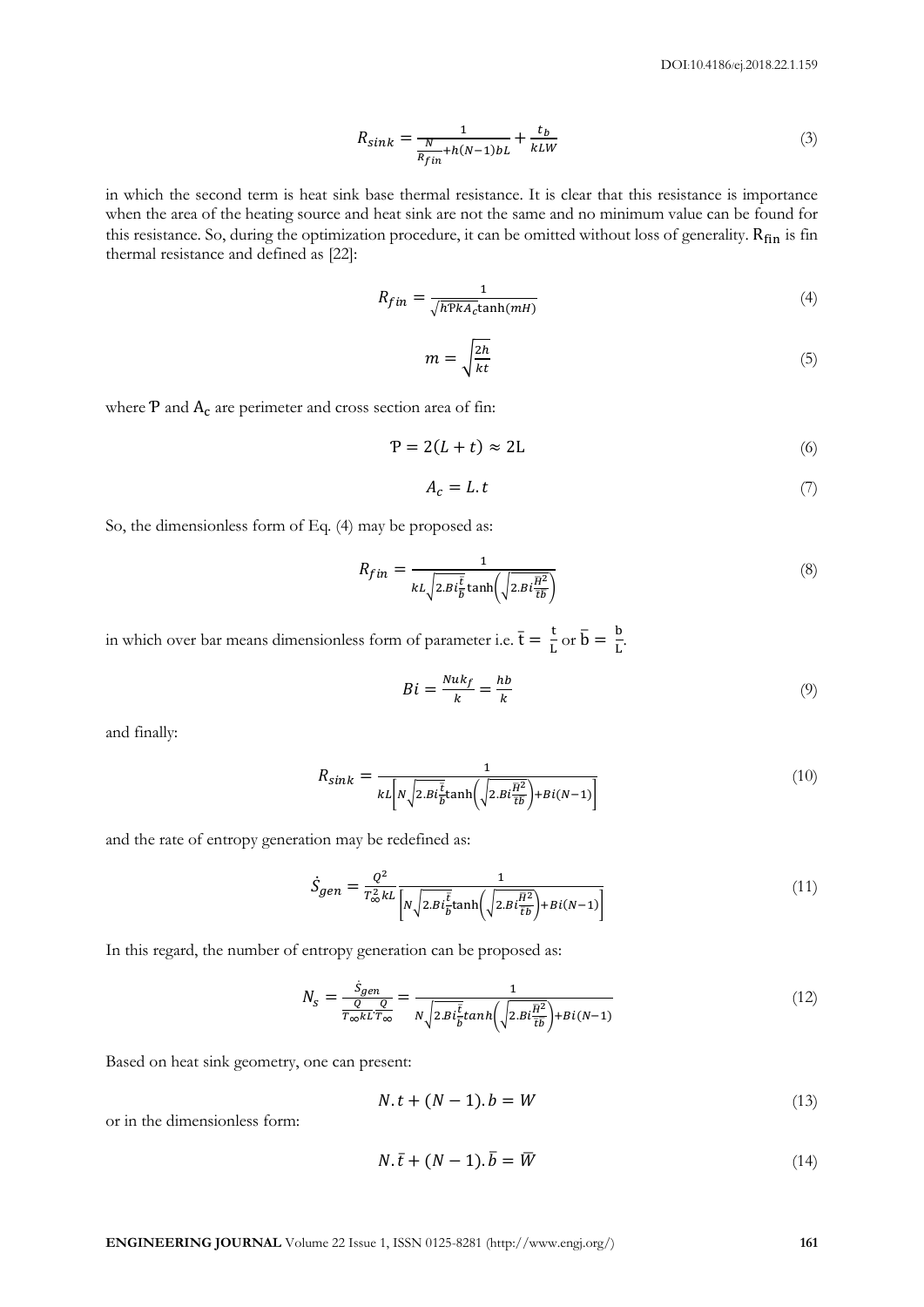$$
N = \frac{\overline{w} + \overline{b}}{\overline{t} + \overline{b}}\tag{15}
$$

$$
N - 1 = \frac{\overline{w} - \overline{t}}{\overline{t} + \overline{b}}\tag{16}
$$

By replacing Eq. (15) and Eq. (16) in Eq. (12), the final form of the number of entropy generation will be:

$$
N_{S} = \frac{1}{\left[\frac{\overline{W} + \overline{b}}{\overline{t} + \overline{b}}\right] \sqrt{2.Bi\frac{\overline{t}}{\overline{b}}} \tanh\left(\sqrt{2.Bi\frac{\overline{H}^{2}}{\overline{t}\overline{b}}}\right) + Bi\left(\frac{\overline{W} - \overline{t}}{\overline{t} + \overline{b}}\right)}\tag{17}
$$

To optimize the heat sink, it is just enough to minimize the number of entropy generation, Eq. (17). The effective variables in Eq. (17) are Bi,  $\overline{H}$ ,  $\overline{W}$ ,  $\overline{t}$  and  $\overline{b}$ . However, considering the arrangement of variables in Eq. (17), it is clear that the number of variables can be reduced more by dividing geometrical parameters by  $\bar{b}$ . In this way, Eq. (17) may be summarized as follows:

$$
N_{S} = \frac{1}{\left[\frac{\widetilde{W}+1}{\tilde{t}+1}\right] \sqrt{2.Bi.\tilde{t}} \tanh\left(\sqrt{2.Bi\frac{\widetilde{H}^{2}}{\tilde{t}}}\right) + Bi\left(\frac{\widetilde{W}-\tilde{t}}{\tilde{t}+1}\right)}
$$
(18)

where:

$$
\widetilde{H} = \frac{\overline{H}}{\overline{b}}\tag{19}
$$

$$
\widetilde{W} = \frac{\overline{W}}{\overline{b}} \tag{20}
$$

$$
=\frac{\bar{t}}{\bar{b}}\tag{21}
$$



 $\tilde{t}$ 

Fig. 1. A typical plate fin heat sink.

## **3. Parametric Study**

To study the effect of different variables on the number of entropy generation, more than 200 different cases in a wide range of working condition and geometrical parameters were simulated. In the following parts, the effect of each variable is presented, using Eq. (18).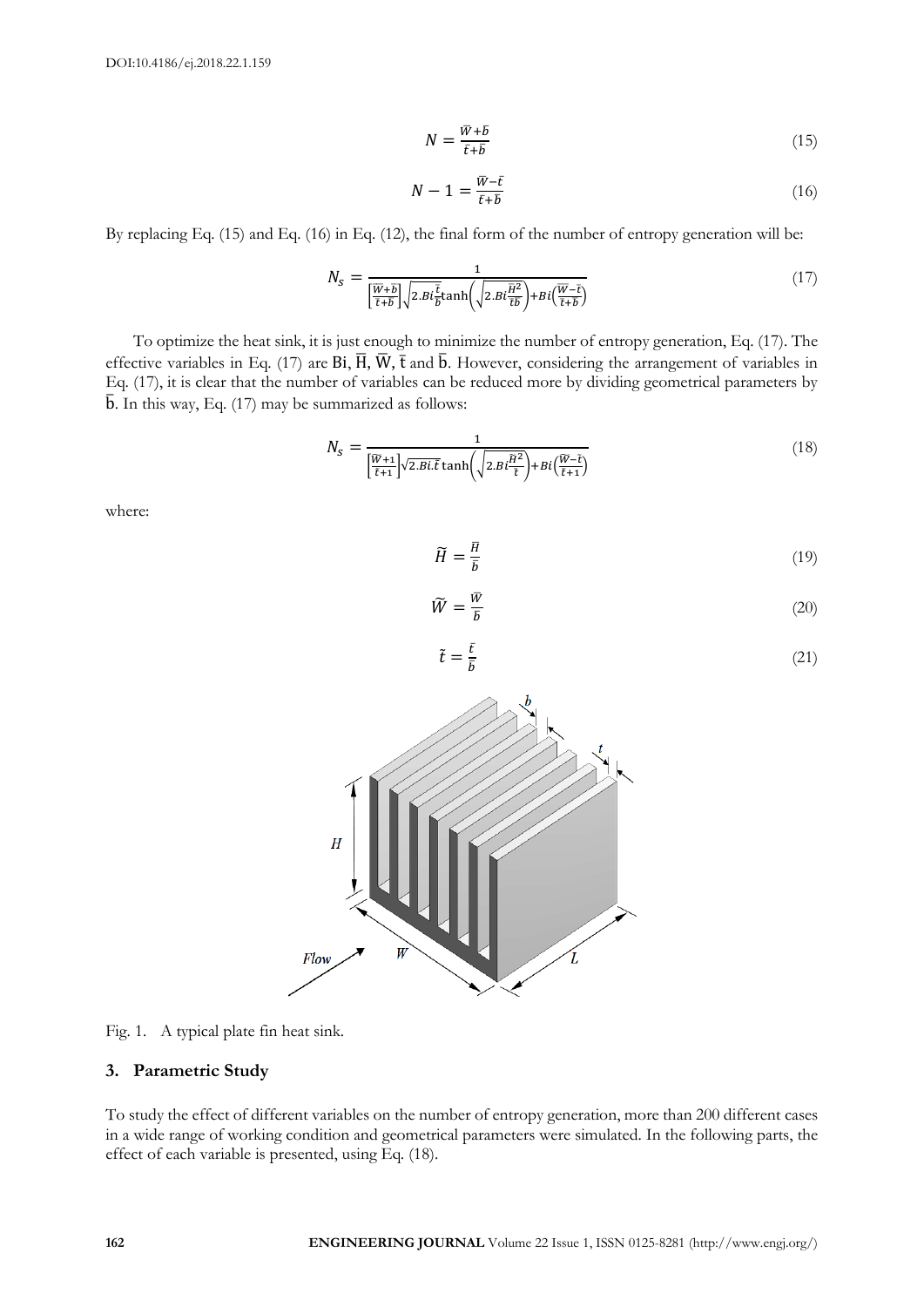## **3.1. Effect of**  $\tilde{H}$  **on Number of Entropy Generation**

Figure 2 shows variation of number of entropy generation with  $\widetilde{H}$ . By increasing Bi,  $N_s$  approaches to an asymptotic value. By increasing H̃, fin surface temperature approaches to ambient temperature. So, depending on Bi, no considerable heat transfer occurs from a longer fins and therefore, increasing the fin length does not affect number of entropy generation.



Fig. 2. Variation of number of entropy generation with  $\tilde{H}$ .

# **3.2. Effect of** ̃ **on Number of Entropy Generation**

Figure 3 shows variation of number of entropy generation with  $\widetilde{W}$ . Increasing  $\widetilde{W}$  results in decreasing number of entropy generation, monotonically. Since by increasing the base heat sink dimension,  $\tilde{W}$ , the fin temperature decreases and therefore number of entropy generation decrease as a result.



Fig. 3. Variation of number of entropy generation with  $\widetilde{W}$ .

## **3.3. Effect of on Number of Entropy Generation**

The effect of Bi on number of entropy generation is shown in Fig. 4. By increasing Bi the number of entropy generation decreases monotonically. Since in higher Bi, heat transfer occurs at lower temperatures. It is important to note that by increasing Bi, its effect on the number of entropy generation decreases. It is because of this fact that at higher Bi, the conductive resistance of fins gets critical. Moreover, this figure shows that  $\widetilde{W}$  does not affect  $N_s$  significantly and for  $\widetilde{W} > 2,$  its effect cam be neglected.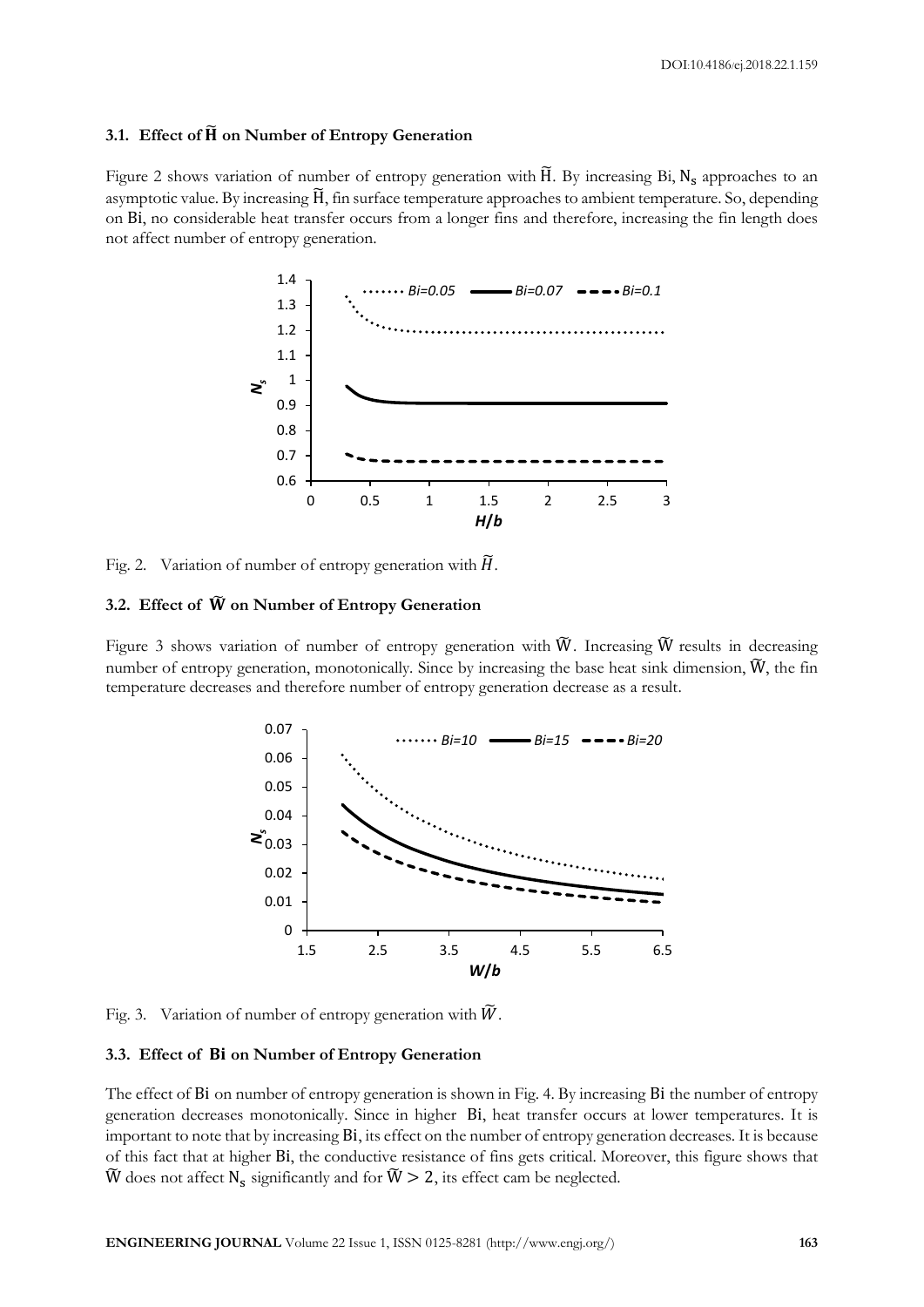

Fig. 4. Variation of number of entropy generation with  $Bi$ .

#### **3.4. Effect of** ̃**on Number of Entropy Generation**

Figure 5 shows variation of number of entropy generation with  $\tilde{t}$  for  $\tilde{W} = 10$  and  $\tilde{H} = 2$ . Based on this figure, by increasing  $\tilde{t}$ , N<sub>s</sub> decreases rapidly to a minimum value and then increases slowly. So, if for any reason, the optimum fin thickness is not accessible, it is just enough to be ensured that the thickness is more that the optimum value. Curves are plotted for three different Bi's and the minimum values are connected to each others. In this regard, the optimum value of t depends on Bi also. The other point is that in higher values, the sensitivity of  $N_s$  to  $\tilde{t}$  is lower. This, may be interpreted in this way that by increasing the fin thickness, the thermal conductive resistance decreases but on the other hand, increasing the fin thickness in the heat sink with constant width decreases the possible number of fins as well as total heat transfer area. Therefore, for a specified heat generation rate, higher temperature difference is required which means higher entropy generation rate. It is clear that in lower Bi, the role of convective heat transfer is weak, therefore the decrease of fin conductive thermal resistance in higher fin thickness is less effective.



Fig. 5. Variation of number of entropy generation with  $\tilde{t}$ .

#### **4. Geometry Optimization**

Based on the performed parametric study, increasing all the variables with the exception of  $\tilde{t}$ , results in decreasing  $N_s$ . So, actually no optimum value may be found. But for the variable  $\tilde{t}$ , there is an optimum value. To find the optimum value of  $\tilde{t}$ , the denominator of Eq. (18) must be maximized or: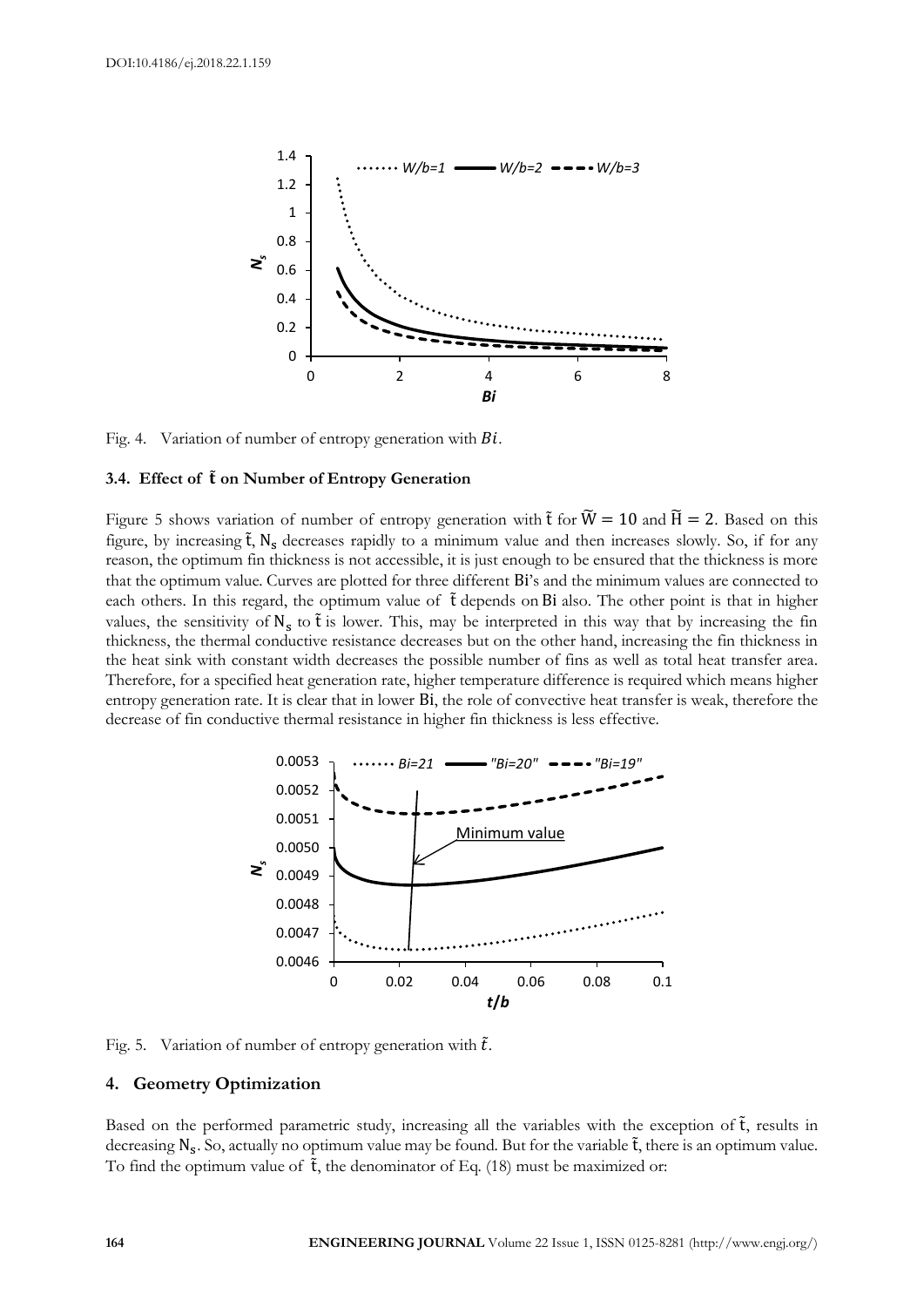$$
\frac{d}{d\tilde{t}}\left\{ \left[\frac{\tilde{W}+1}{\tilde{t}+1}\right]\sqrt{2.Bi.\tilde{t}}\tanh\left(\sqrt{2.Bi\frac{\tilde{H}^2}{\tilde{t}}}\right) + Bi\left(\frac{\tilde{W}-\tilde{t}}{\tilde{t}+1}\right)\right\} = 0\tag{22}
$$

However, as it was shown, the value of  $\widetilde{W}$  on optimum value of  $\widetilde{t}$  is actually effectless. Eq. (22) was solved numerically by iterative method [23] for a large variety of  $\widetilde{H}$   $\cdot$ Bi and  $\widetilde{W}$ . Some results are presented in Table 1. As it can be observed, changing the value of  $\widetilde{W}$  from 2 to 500 does not affect the optimum dimensionless fin thickness. Owing to this fact, Eq. (22) may be approximate as:

$$
\frac{d}{d\tilde{t}}\left\{ \left[\frac{\sqrt{2.Bi\tilde{t}}}{\tilde{t}+1}\right]\tanh\left(\sqrt{2.Bi\frac{\tilde{H}^2}{\tilde{t}}}\right) + \left(\frac{Bi}{\tilde{t}+1}\right)\right\} = 0\tag{23}
$$

and the solution will be:

$$
\frac{\tanh\left(\sqrt{2.Bi\frac{\tilde{H}^2}{\tilde{t}}}\right)Bi}{(\tilde{t}+1)\sqrt{2.Bi\tilde{t}}}-\frac{\sqrt{2.Bi\tilde{t}}}{(\tilde{t}+1)^2}\tanh\left(\sqrt{2.Bi\frac{\tilde{H}^2}{\tilde{t}}}\right)-\frac{Bi\tilde{H}}{\tilde{t}+1}\frac{1-\left[\tanh\left(\sqrt{2.Bi\frac{\tilde{H}^2}{\tilde{t}}}\right)\right]^2}{\tilde{t}}-\frac{Bi}{(\tilde{t}+1)^2}=0\tag{24}
$$

| $\widetilde{\pmb{H}}$ | Bi           | $\widetilde{W}$ | $\tilde{t}_{0pt}$ |   | $\widetilde{H}$ | Bi           | $\widetilde{W}$ | $\tilde{t}_{0pt}$ |  | $\widetilde{H}$ | Bi           | $\widetilde{W}$ | $\tilde{t}_{0pt}$ |
|-----------------------|--------------|-----------------|-------------------|---|-----------------|--------------|-----------------|-------------------|--|-----------------|--------------|-----------------|-------------------|
|                       | $\mathbf{1}$ | 2               | 0.246             |   |                 | $\mathbf{1}$ | 2               | 0.268             |  |                 | $\mathbf{1}$ | 2               | 0.268             |
|                       |              | 5               | 0.246             |   |                 |              | 5               | 0.268             |  |                 |              | 5               | 0.268             |
|                       |              | 10              | 0.246             |   |                 |              | 10              | 0.268             |  |                 |              | 10              | 0.268             |
|                       |              | 100             | 0.246             |   |                 |              | 100             | 0.268             |  |                 |              | 100             | 0.268             |
|                       |              | 500             | 0.246             |   |                 |              | 500             | 0.268             |  |                 |              | 500             | 0.268             |
| $\mathbf{1}$          | 5            | 2               | 0.084             | 5 |                 |              | 2               | 0.084             |  |                 |              | 2               | 0.084             |
|                       |              | 5               | 0.084             |   |                 | 5            | 0.084           |                   |  |                 | 5            | 0.084           |                   |
|                       |              | 10              | 0.084             |   |                 | 5            | 10              | 0.084             |  | 20              | 5            | 10              | 0.084             |
|                       |              | 100             | 0.084             |   |                 | 100          | 0.084           |                   |  |                 | 100          | 0.084           |                   |
|                       |              | 500             | 0.084             |   |                 | 500          | 0.084           |                   |  |                 | 500          | 0.084           |                   |
|                       | 15           | $\overline{2}$  | 0.031             |   |                 |              | 2               | 0.031             |  |                 |              | 2               | 0.031             |
|                       |              | 5               | 0.031             |   | 15              | 5            | 0.031           |                   |  | 15              | 5            | 0.031           |                   |
|                       |              | 10              | 0.031             |   |                 | 10           | 0.031           |                   |  |                 | 10           | 0.031           |                   |
|                       |              | 100             | 0.031             |   |                 |              | 100             | 0.031             |  |                 |              | 100             | 0.031             |
|                       |              | 500             | 0.031             |   |                 |              | 500             | 0.031             |  |                 |              | 500             | 0.031             |

Table 1. Optimum dimensionless fin thickness.

Unfortunately, no explicit results may be found for Eq. (24). Figure 6 and Figure 7 show the variation of  $\tilde{t}_{opt}$  as a function of dimensionless group, Bi  $\tilde{H}^2$  for  $\tilde{H} = 0.2$  and  $\tilde{H} = 1.0$ . As it can be observe, for the limiting values of  $Bi \tilde{H}^2$ , the behavior of the curve is basically different.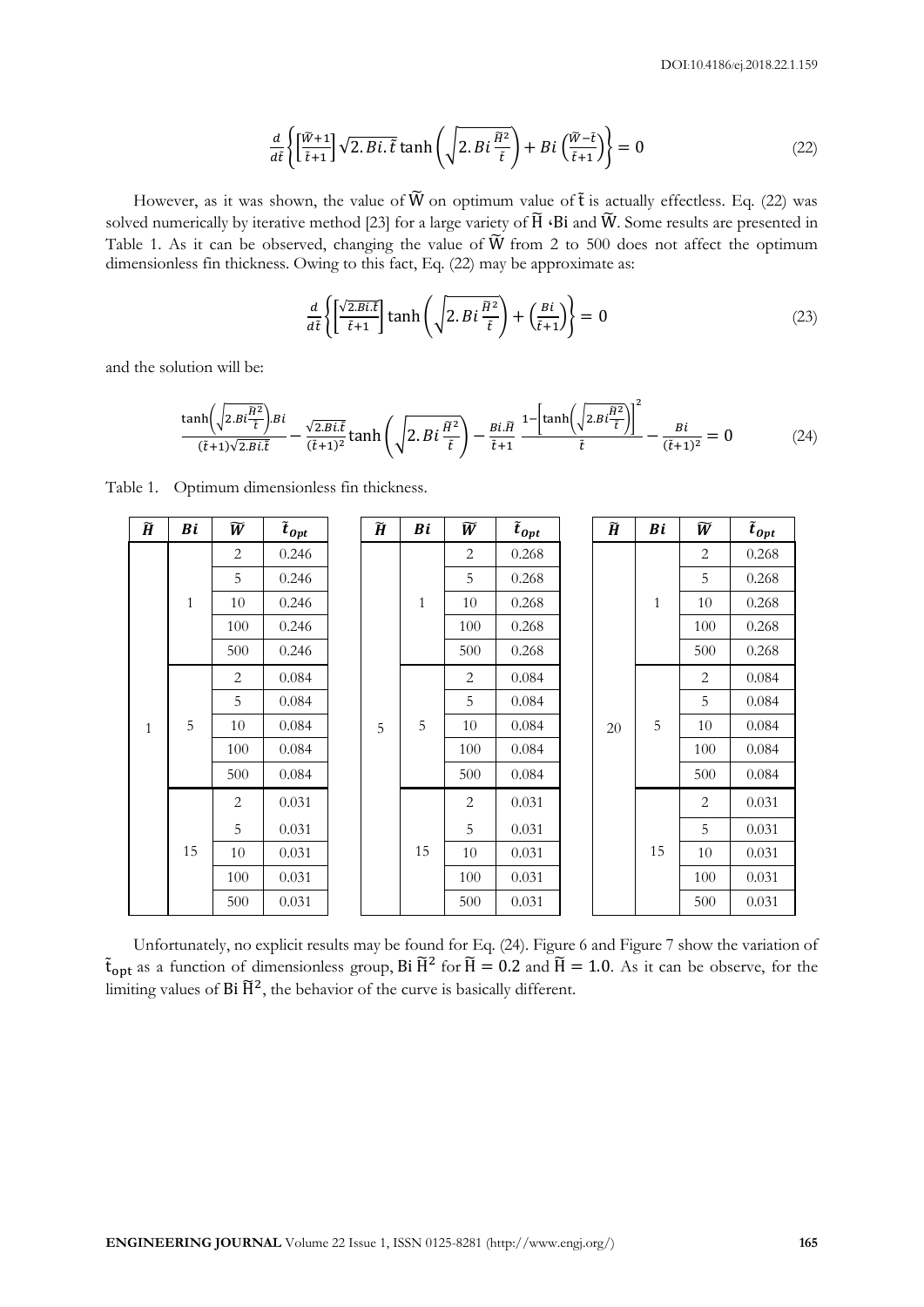

Fig. 6. Variation of  $\tilde{t}_{opt}$  with  $Bi \widetilde{H}^2$  for  $\widetilde{H} = 0.2$ .



Fig. 7. Variation of  $\tilde{t}_{opt}$  with  $Bi \widetilde{H}^2$  for  $\widetilde{H} = 1.0$ .

So, in the following, the optimum values of  $\tilde{t}_{opt}$  for the limiting values of Bi  $\tilde{H}^2$  are studied.

# **4.1.** Limiting Case in which **Bi**.  $\widetilde{H}^2 \rightarrow \infty$

For this case:

$$
\lim_{B\in\widetilde{H}^2\to\infty}\tanh\left(\sqrt{2.Bi\frac{\widetilde{H}^2}{\tilde{t}}}\right)=1
$$
\n(25)

and the result of Eq. (24) is:

$$
\tilde{t}_{\infty} = (1 + Bi) - \sqrt{Bi^2 + 2Bi} \tag{26}
$$

# **4.2.** Limiting Case in which **Bi**.  $\widetilde{H}^2 \rightarrow 0$

For this case  $\tanh\left(\sqrt{2.\text{Bi}\frac{\tilde{H}^2}{\tilde{t}}}\right)$  may be approximated by its Taylor series: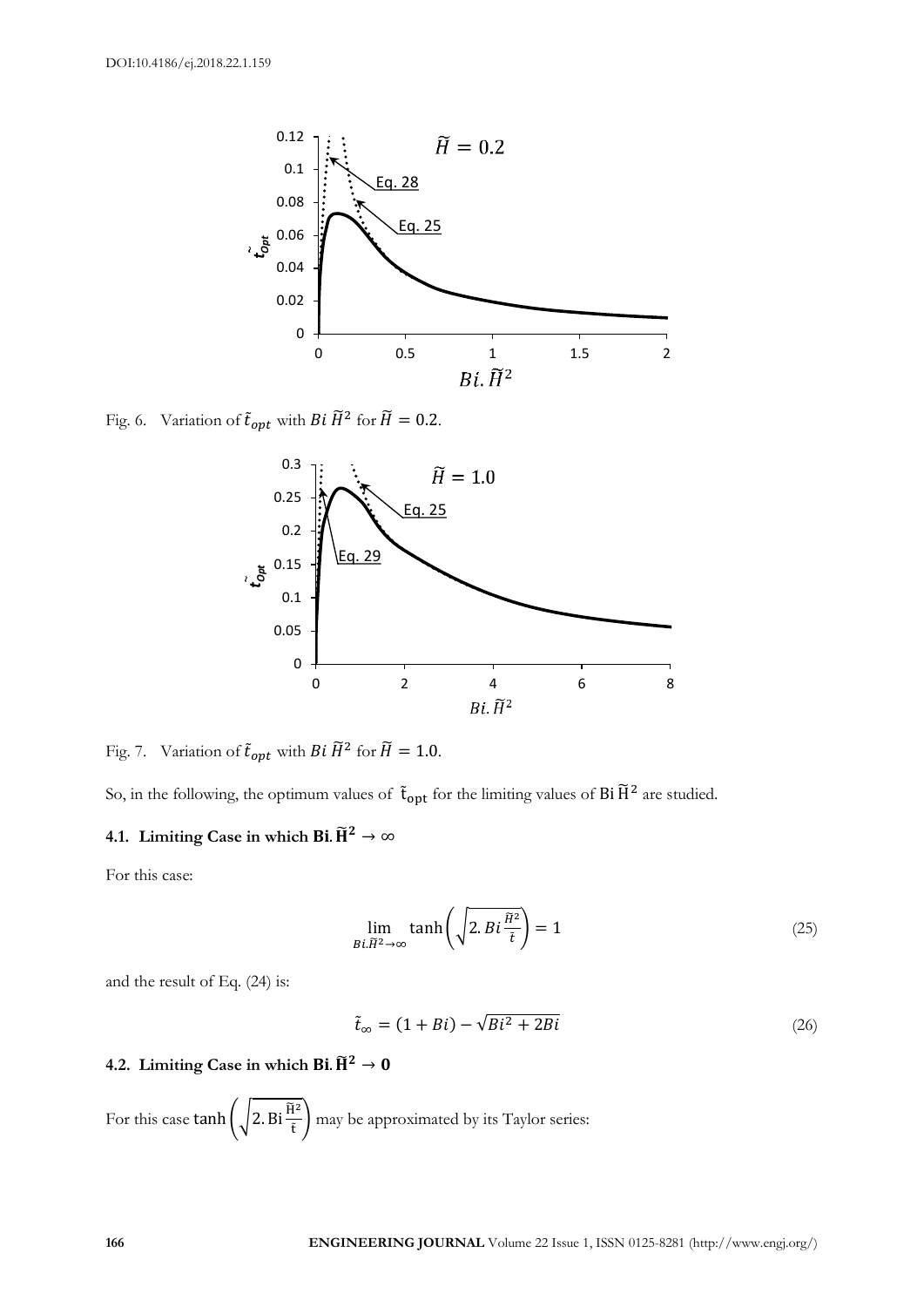$$
\tanh\left(\sqrt{2.Bi\frac{\tilde{H}^2}{\tilde{t}}}\right) \approx \sqrt{2.Bi\frac{\tilde{H}^2}{\tilde{t}} - \frac{\sqrt{2.Bi\frac{\tilde{H}^2}{\tilde{t}}^3}}{3} + O\left(\left[2.Bi\frac{\tilde{H}^2}{\tilde{t}}\right]^2\right)
$$
\n(27)

$$
\left[\tanh\left(\sqrt{2.Bi\frac{\tilde{H}^2}{\tilde{t}}}\right)\right]^2 \approx 2.Bi\frac{\tilde{H}^2}{\tilde{t}}\tag{28}
$$

By this approximation, the result of Eq. (24) is:

$$
\tilde{t}_{\infty} = \frac{2}{3} \frac{\tilde{H}\left(2.B\tilde{L}\tilde{H}^2 + \sqrt{Bi\tilde{H}^2(6+4.B\tilde{L}\tilde{H}^2) + 3Bi\tilde{H}}\right)}{2\tilde{H} + 1}
$$
\n(29)

Eq. (22) was solved numerically for 220 different cases by means of Newton–Raphson method [23] and by using blending technique [24], the following equation was derived:

$$
\tilde{t}_{0pt} = (\tilde{t}_{\infty}^{-1} + \tilde{t}_0^{-1})^{-1}
$$
\n(29)

The comparison of Eq. (30) against numerical results is shown in Fig. 8 which shows a good agreement.



Fig. 8. Comparison of predicted values against numerical results.

So, an explicit expression is proposed for optimum dimensionless thickness as a function of H̃ and Bi. In the following the way of using Eq. (30) will be illustrated by means of several examples.

#### **5. Heat Sink Optimization under Natural Convection**

The Nu for a plate fin heat sink in natural convection may be presented as follows [25]:

$$
Nu = \frac{hb}{k_f} = \left(\frac{576}{\left(\eta_{fin} El\right)^2} + \frac{2.873}{\left(\eta_{fin} El\right)^{0.5}}\right)^{-\frac{1}{2}}
$$
(31)

in which

$$
El = Ra. b4/L4 = \frac{g\beta\theta_b Prb4}{Lv2} = \frac{g\beta\theta_b b4}{Lv\alpha}
$$
 (32)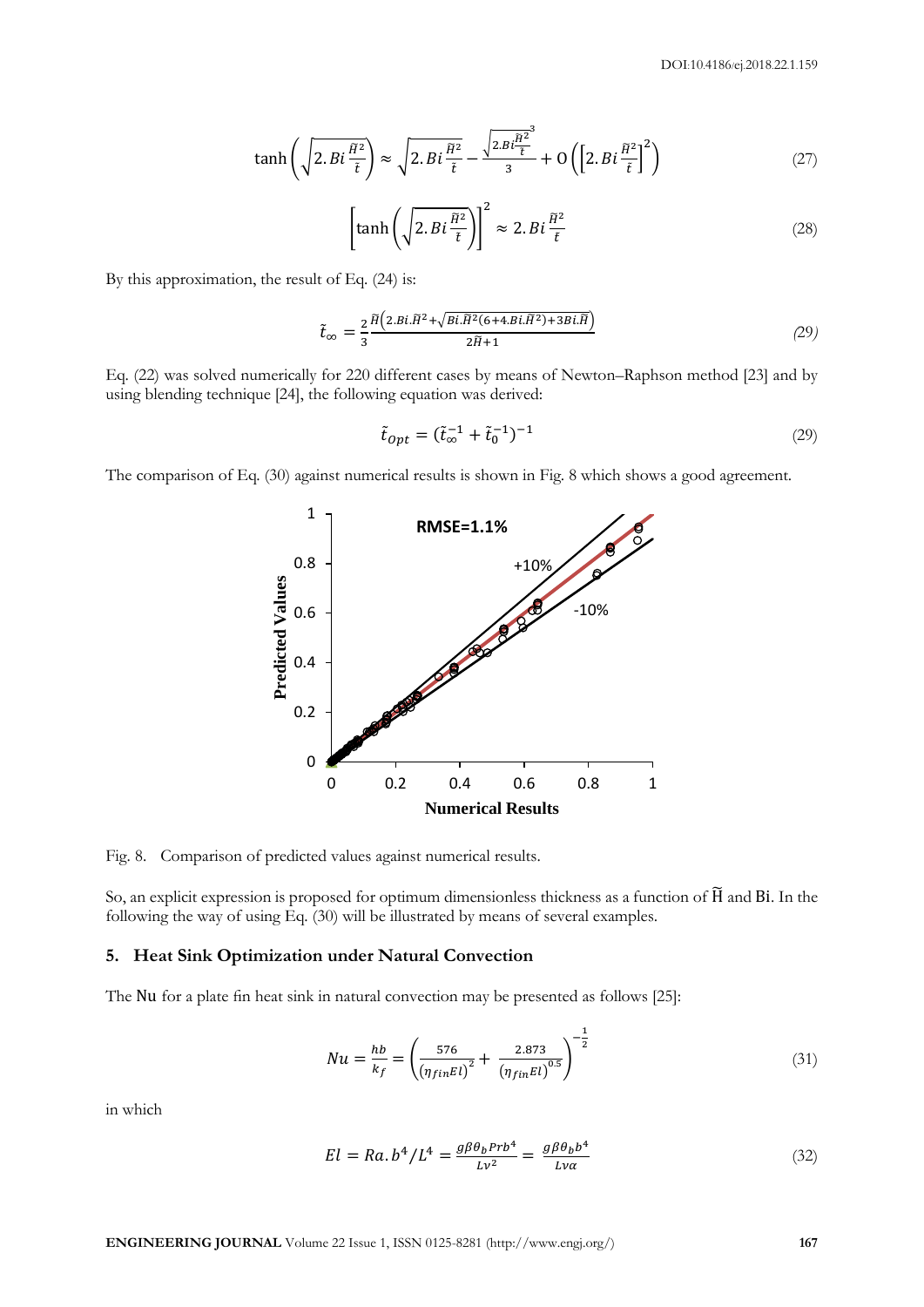$$
\eta_{fin} = \tanh(mH)/mH \tag{33}
$$

and m can be calculated using Eq. (5).

 Example I: Optimizing fin thickness (1 geometrical parameter) As a 1st example, consider a typical plate fin heat sink. Its geometrical parameters are specified in Table 2.

Table 2. Parameters of a plate fin heat sink n thickness.

| W<br>'m) | $\bm H$<br>(m | (m)      | $\iota_b$<br>(m) | $\overline{\mathbf{A}}$<br>$(\mathbf{W})$<br>′mK | $\theta_b$<br>(K) | $\sqrt{ }$<br>amb<br>(K) | /K)<br>$\overline{1}$<br>л. | <br>$\gamma$<br>$(m^2/s)$ | Pr        | Ra             | Kair<br>(W<br>′mK |
|----------|---------------|----------|------------------|--------------------------------------------------|-------------------|--------------------------|-----------------------------|---------------------------|-----------|----------------|-------------------|
| U.I      | 0.05          | $_{0.1}$ | 0.0015           | 200                                              | --<br>55<br>ر ر   | 300                      | 0.0033                      | 1.59E-05                  | 707<br>U. | 5.03E<br>$+06$ | $2.63E-02$        |

Equationbs (30), (31) and (3) can be used to find the optimum thickness. The aforementioned equations are rearranged in the following:

$$
\frac{b}{t} = \frac{3}{2} \frac{2\frac{H}{b} + 1}{\left(\frac{H}{b}\right)\left(2.Bi\left(\frac{H}{b}\right)^2 + \sqrt{Bi\left(\frac{H}{b}\right)^2 \left(6 + 4.Bi\left(\frac{H}{b}\right)^2\right) + 3Bi\frac{H}{b}}\right)} + \frac{1}{(1 + Bi) - \sqrt{Bi^2 + 2Bi}}
$$
(34)

$$
Bi \frac{k}{k_f} = \left[ \frac{576}{\frac{g \cdot B \cdot Pr \cdot b^4}{v^2 L} \theta_b \frac{\tanh(\sqrt{2 B t \frac{H^2}{b \cdot t}})}{\sqrt{2 B t \frac{H^2}{b \cdot t}}}} \right]^2 + \frac{2.873}{\left( \frac{g \cdot B \cdot Pr \cdot b^4}{v^2 L} \theta_b \frac{\tanh(\sqrt{2 B t \frac{H^2}{b \cdot t}})}{\sqrt{2 B t \frac{H^2}{b \cdot t}}}} \right)^{0.5}
$$
(35)  

$$
\frac{\theta_b}{Q} = \frac{1}{k L \left[ \frac{W + b}{t + b} \right] \sqrt{2 B t \frac{t}{b \cdot t}} \tanh(\sqrt{2 B t \frac{H^2}{b \cdot t}}) + B t \left( \frac{W - t}{t + b} \right)} + \frac{t_b}{k L W}
$$
(36)

This system of equations involves three unknown variables i.e. t, b and Bi. The optimum thickness is found to be  $t_{opt} = 0.0005$  m and the number of fins may be found according to Eq. (15).

$$
N = \frac{W + b}{t + b} = \frac{0.1 + 0.006}{0.0005 + 0.006} = 16.31 \approx 16
$$
\n(37)

The variation of heat transfer rate with number of fins are illustrated in Fig. 9 which shows good agreement with the found solution,  $N = 16$ .

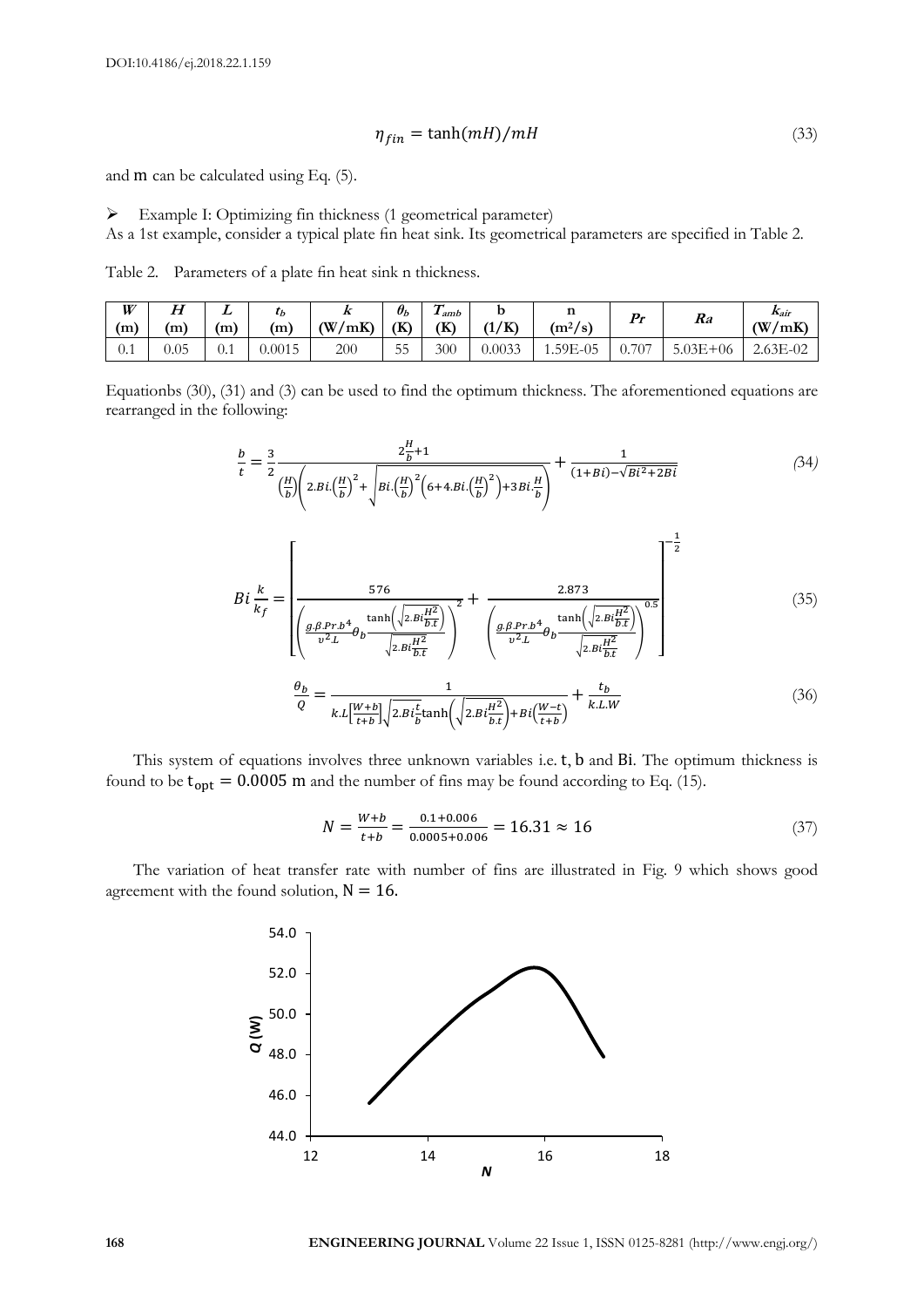Fig. 9. Variation of heat transfer rate with number of fins.

Example II: Optimizing fin height and spacing (2 geometrical parameters)

For the previous heat sink, it is now assumed that required heat generation rate and fin thickness are specified i.e.  $Q = 40$  W and  $t = 3$  mm. So, the optimum values are:

$$
H_{opt} = 0.125 \, m \qquad \qquad b_{opt} = 0.028 \, m \qquad \qquad Bi = 0.00098
$$

Example III: Optimizing fin thickness and spacing (2 geometrical parameters)

This time, it is assumed that for the aforementioned heat sink, for the specified heat generation rate, the maximum working temperature is limited to 55 K. The optimum values are:

 $t_{opt} = 0.0018 \text{ m}$   $b_{opt} = 0.01 \text{ m}$   $Bi = 0.00037$ 

#### **6. Heat Sink Optimization under Forced Convection**

Because no specific assumption is made for Nu, Eq. (30) is still applicable for forced convection whenever the pressure drop is not a matter of importance (heat sinks of all small electronic devices such as CPU, may be included in this category). The Nu for a plate fin heat sink in forced convection may be presented as follows [26]:

$$
Nu = \frac{hb}{k_f} = \left[ \left( \frac{Re_b^* Pr}{2} \right)^{-3} + \left( 0.664 \sqrt{Re_b^* Pr^{\frac{1}{3}}} \sqrt{1 + \frac{3.65}{\sqrt{Re_b^*}}} \right)^{-3} \right]^{-\frac{1}{3}}
$$
(38)

$$
Re_b^* = Re_b \left(\frac{b}{L}\right) = \frac{b.V_{ch}}{v} \left(\frac{b}{L}\right)
$$
\n(39)

The total pressure drop of fluid flowing through a plate fin heat sink is [27]:

$$
\Delta P = \left( K_c + K_e + \frac{f_{app}L(2H+b)}{bH} \right) \frac{1}{2} \rho V_{ch}^2 \tag{40}
$$

Chanel velocity is related to free stream velocity by:

$$
V_{ch} = V_f \left( 1 + \frac{t}{b} \right) \tag{41}
$$

 $K_c$  and  $K_e$  are sudden contraction and expansion pressure drop coefficient as defined as [28]:

$$
K_c = 0.42(1 + \sigma^2) \tag{42}
$$

$$
K_e = (1 - \sigma^2)^2 \tag{43}
$$

and  $\sigma$  is the plate fin heat sink porosity,

$$
\sigma = \frac{1}{\left(1 + \frac{t}{b}\right)}\tag{44}
$$

Apparent friction factor in Eq. (40) is defined as following [29]: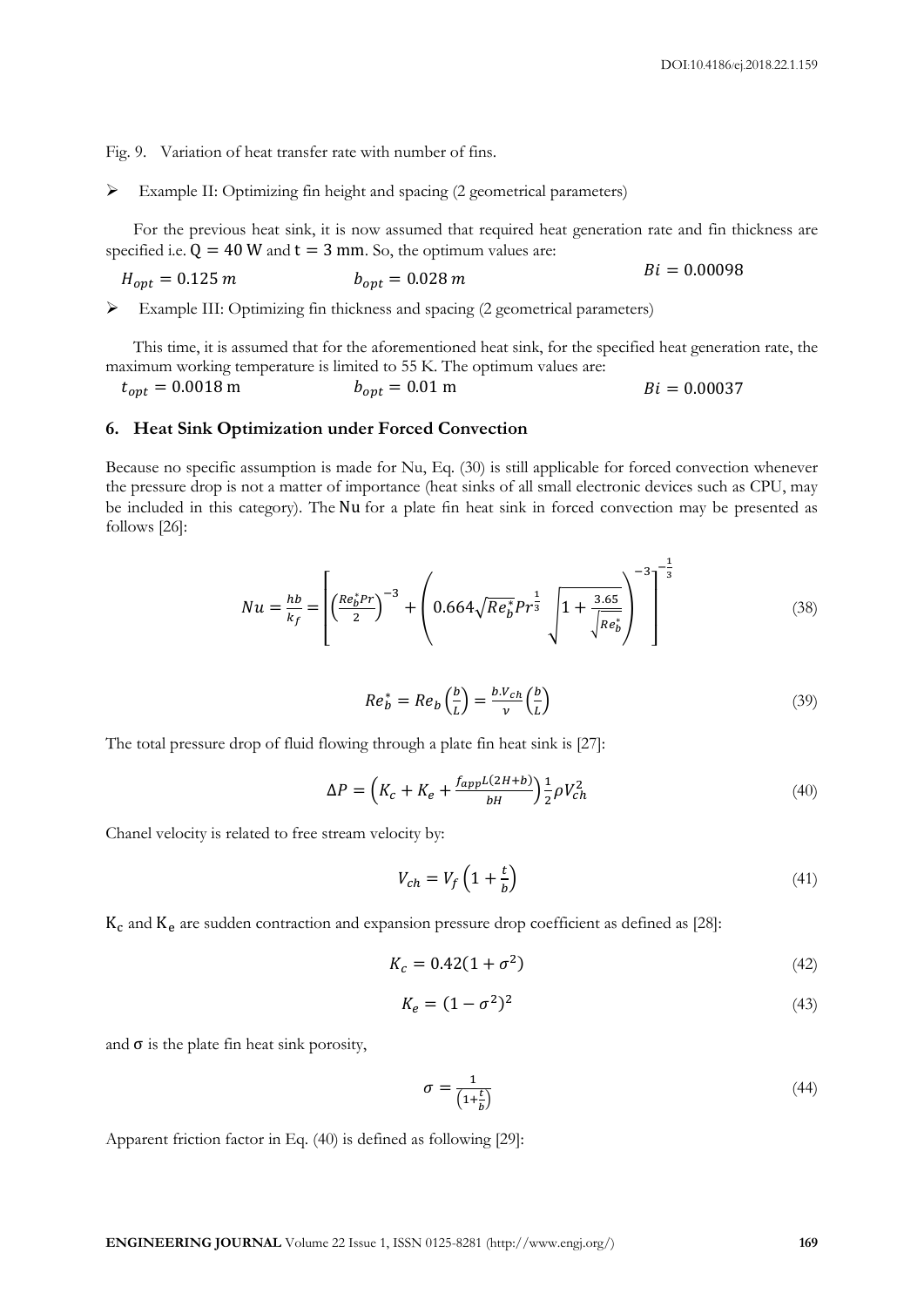$$
f_{app}Re_{ch} = \left[ \left( \frac{3.44}{\sqrt{L_{ch}^{*}} \right)^{2} + (fRe_{ch})^{2}} \right]^{\frac{1}{2}}
$$
(45)

$$
L_{ch}^{*} = \frac{L}{D_{ch} Re_{ch}}
$$
\n<sup>(46)</sup>

$$
Re_{ch} = \frac{\rho V_{ch} D_{ch}}{\mu} \tag{47}
$$

$$
D_{ch} \approx 2b \tag{48}
$$

$$
fRe_{ch} = 24 - 32.527 \left(\frac{b}{H}\right) + 46.721 \left(\frac{b}{H}\right)^2 - 40.829 \left(\frac{b}{H}\right)^3 + 22.954 \left(\frac{b}{H}\right)^4 - 6.089 \left(\frac{b}{H}\right)^5 \tag{49}
$$

Example IV: Optimizing fin thickness (1 geometrical parameter)

As an example, consider again the plate fin heat sink specified in Example I and Table 2 but under forced convection. The air velocity exiting the fan is assumed 2 m/s. Accordingly, the optimum thickness is  $t_{opt}$  = 0.001 m and the number of fins is:

$$
N = \frac{W + b}{t + b} = \frac{0.1 + 0.006}{0.001 + 0.006} = 15.1 \approx 15
$$
\n(50)

The variation of heat transfer rate with number of fins is illustrated in Fig. 10 and shows good agreement with the found solution,  $N = 15$ .



Fig. 10. Variation of heat transfer rate with number of fins.

This problem is repeated for other velocities and results are illustrated in Fig. 11.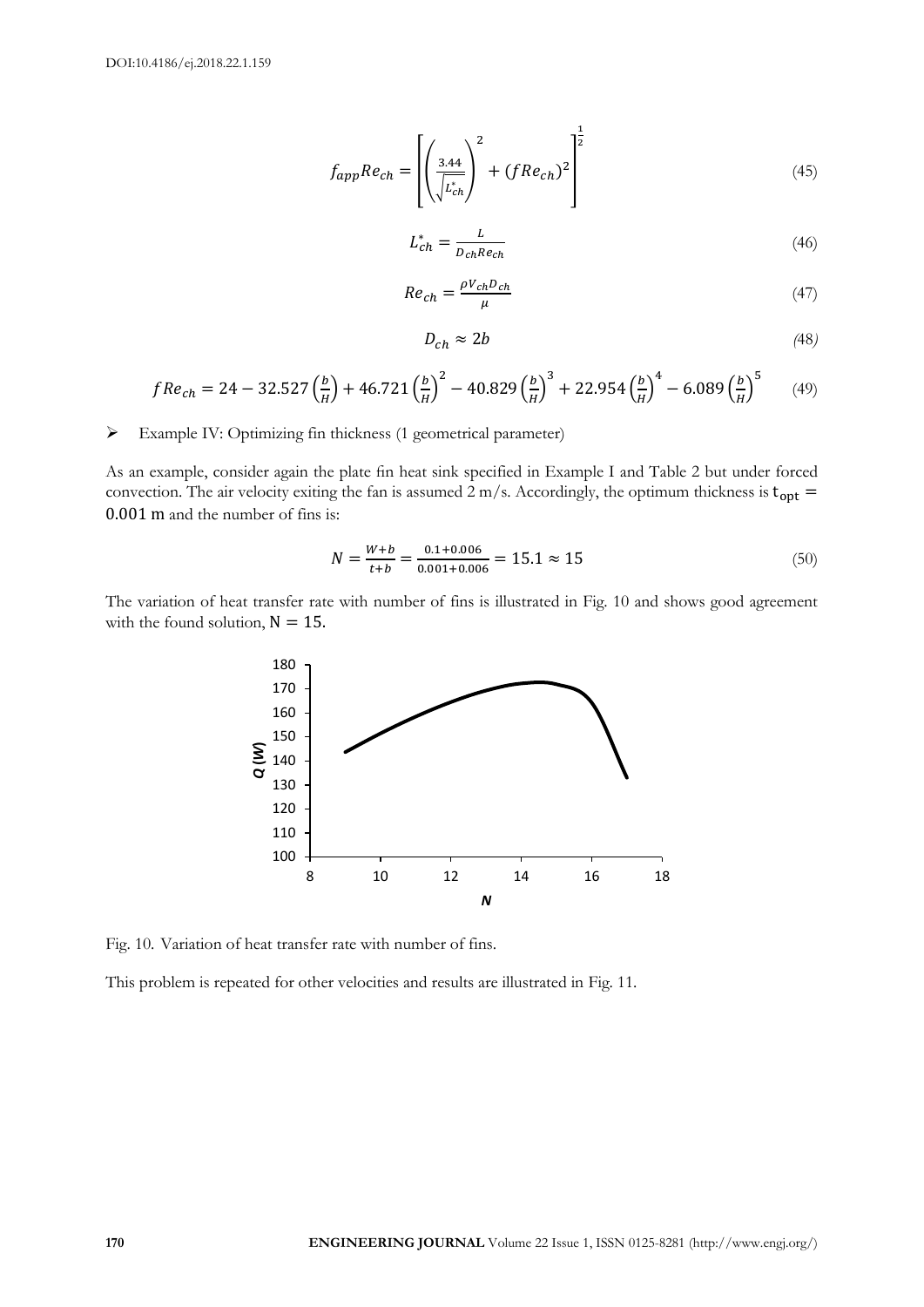

Fig. 11. Variation of  $t_{\text{ont}}$  and power consumption with  $V_f$ .

Example V: Optimizing fin height and spacing (2 geometrical parameters)

It is now assumed that required heat generation rate and fin thickness are specified and i.e.  $Q = 40$  W and  $t = 3$  mm. So, the optimum values are:

$$
H_{opt} = 0.035 \, m \qquad \qquad b_{opt} = 0.015 \, m \qquad \qquad Bi = 0.0015
$$

which shows that shorter fin with larger fin spacing is required in comparison with natural convection.

Example VI: Optimizing fin number using fan curve

In Example IV, air approach velocity was specified at first. However, it is clear that this velocity depends on the type of fan as well as pressure drop. So, it is more realistic to specify fan curve, instead. Fig. 12 shows the inverse relation between pressure drop and approach velocity for ETRI-DC-373DH fan. The pressure drop for various numbers of fins is also shown in this figure. The intersections between these curves show the system operating points.



Fig. 12. Operating points for various fin thickness.

The following simple curve can be fitted to the locus of operating points:

$$
V_f = \frac{1}{0.9515 + 121.31t} \tag{51}
$$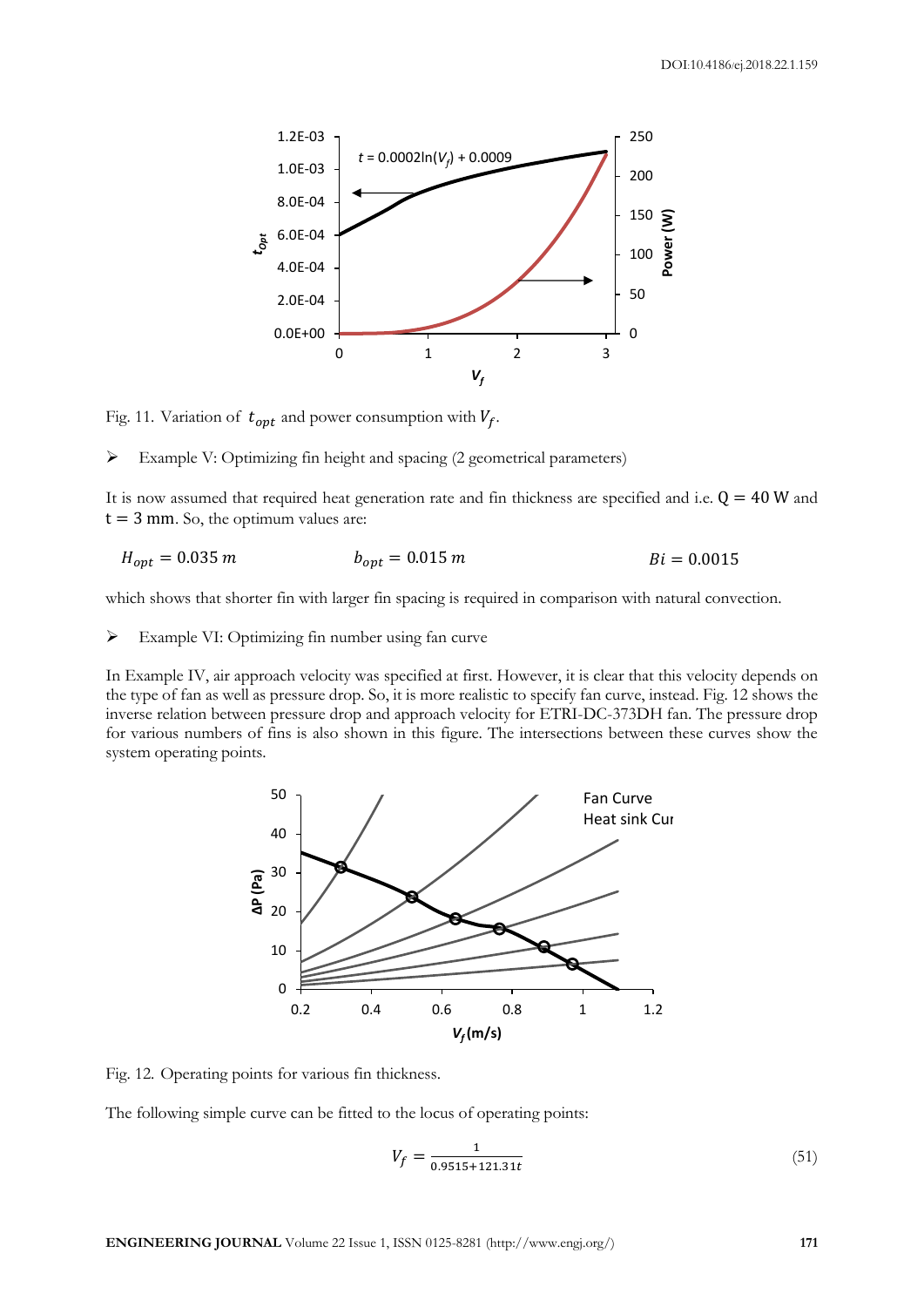Knowing the approach velocity as a function of fin thickness, the following optimized results are obtained:

$$
V_f = 0.994 \, m/s \qquad \Delta P = 5.3 \, Pa \qquad t_{opt} = 0.00045 \, m \qquad Q = 252.7 \, W
$$

# **7. Conclusions**

In the present study, by using the entropy generation minimization method, a general equation was proposed to relate the dimensionless parameters of the plate fin heat sink in optimum working condition. The importance of this work is that it has been based on dimensionless parameters. So the results are not limited to a specific geometry or some special examples. Moreover, since no restricting assumption was made, this equation can be used for both natural and forced convection. Six examples were employed to clear the method of using the proposed equation. Although the manufacturing process of a heat sink is always accompanied with many different restrictions such as machining tools, those examples showed that this method had enough flexibility to consider all these restrictions. It was shown also that how to use a fan curve instead of approach velocity in optimizing heat sink. Although considering fan curve is a little more difficult in comparison, it must be kept in mind that it is more realistic. Because the volumetric flow rate as well as approach velocity in a fan are also, functions of pressure drop and it is only a simplification to evaluate the flow rate independence of pressure drop.

# **Acknowledgments**

The author would like to thank Islamic Azad University, Marvdasht branch for supporting this research project.

# **Nomenclature**

| $A_c = L.t$                                                           | (m <sup>2</sup> ) | Cross section area of fin                       |
|-----------------------------------------------------------------------|-------------------|-------------------------------------------------|
| $\boldsymbol{b}$                                                      | (m)               | Fin spacing                                     |
|                                                                       |                   | Dimensionless Fin spacing                       |
| $\overline{b} = \frac{b}{L}$<br>$Bi = \frac{Nuk_f}{k} = \frac{hb}{k}$ |                   | <b>Biot Number</b>                              |
| El                                                                    |                   | Elenbass Number                                 |
| f <sub>app</sub><br>H                                                 |                   | Apparent friction factor                        |
|                                                                       | (m)               | Fin height                                      |
| $\overline{H} = \frac{H}{L}$                                          |                   | Dimensionless fin height                        |
| Н                                                                     | (W/m2K)           | Convection heat transfer coefficient            |
| $K_c$                                                                 |                   | Sudden contraction pressure drop<br>coefficient |
| $K_e$                                                                 |                   | Sudden expansion pressure drop coefficient      |
| $\boldsymbol{k}$                                                      | (W/mK)            | Heat sink thermal conductivity                  |
| $k_f$                                                                 | (W/mK)            | Fluid thermal conductivity                      |
| L                                                                     | (m)               | Heat sink Length                                |
| $\boldsymbol{N}$                                                      |                   | Fin Number                                      |
| $Nu = \frac{hb}{k_f}$                                                 |                   | Nusselt Number                                  |
| $P = 2(L + t) \approx 2L$                                             | (m <sup>2</sup> ) | Perimeter of fin                                |
|                                                                       | (W)               | Heat transfer rate                              |
| Q<br>R <sub>fin</sub>                                                 | (K/W)             | Fin thermal resistance                          |
| $R_{sink}$                                                            | (K/W)             | Heat sink thermal resistance                    |
| $\dot{S}_{gen}$                                                       | (W/K)             | Rate of entropy generation                      |
| $T_\infty$                                                            | (K)               | Ambient temperature                             |
| $T_b$                                                                 | (K)               | Heat sink base temperature                      |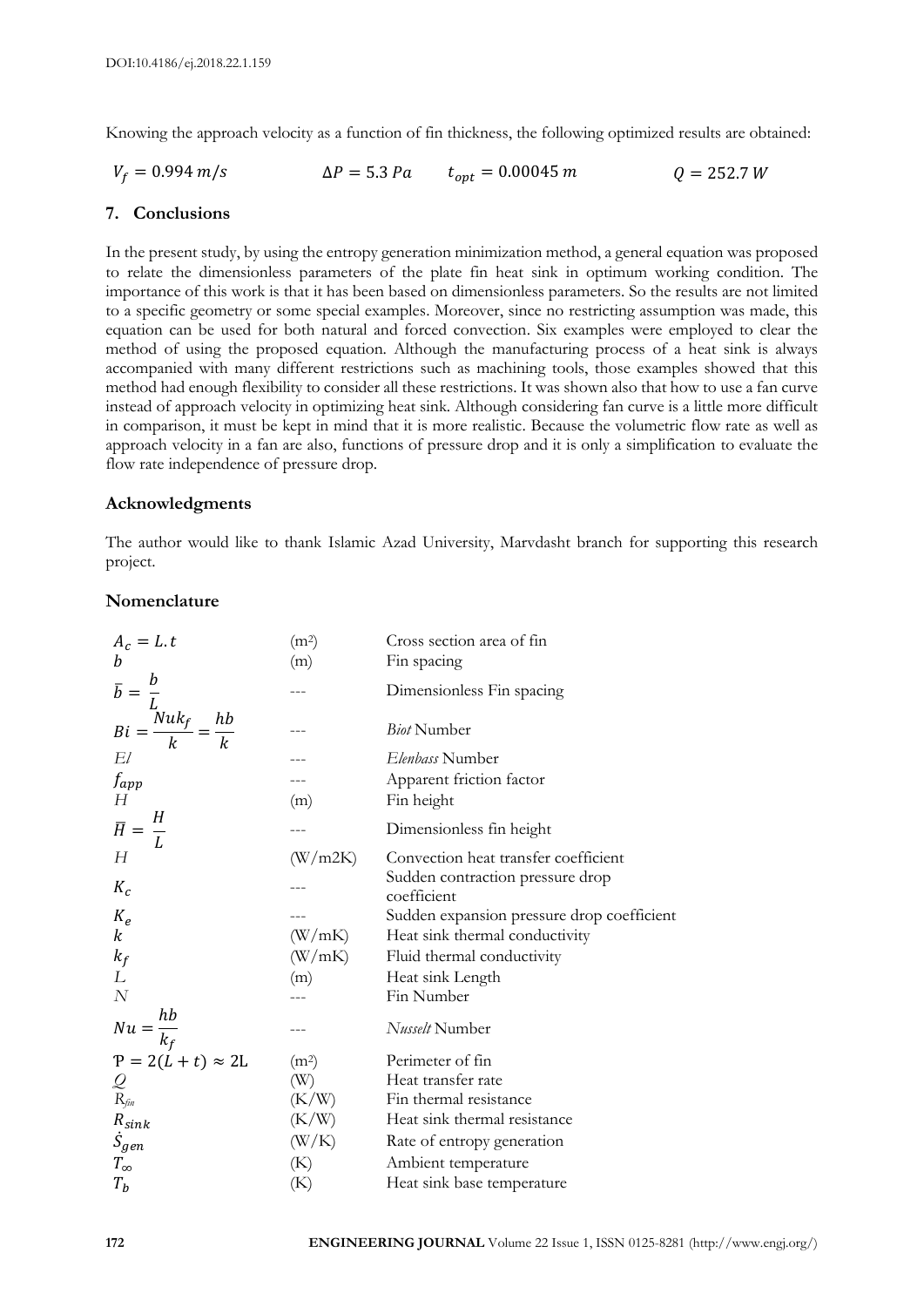| t                                                  | (m)          | Fin thickness                                                  |
|----------------------------------------------------|--------------|----------------------------------------------------------------|
| $t_{h}$                                            | (m)          | Heat sink base thickness                                       |
| $t_{opt}$                                          | (m)          | Optimum fin thickness                                          |
| $\bar{t} = \frac{t}{L}$                            |              | Dimensionless thickness                                        |
| $V_{ch}$                                           | (m/s)        | Channel velocity                                               |
| $V_f$                                              | (m/s)<br>(m) | Free stream velocity<br>Heat sink width                        |
| $\bar{W} = \frac{W}{L}$                            |              | Dimensionless heat sink width                                  |
| $\eta_{fin}$<br>$\theta_b = T_b - T_{\infty}$<br>σ | (K)          | Fin efficiency<br>Temperature difference<br>Heat sink porosity |

## **References**

- [1] P. Teertstra, M. M. Yovanovich, and J. R. Culham, "Analytical forced convection modeling of plate fin heat sinks," in *Semiconductor Thermal Measurement and Management Symposium, Fifteenth Annual IEEE*, 1999, pp. 34–41.
- [2] S. Y. Kim and R. L. Webb, "Analysis of convective thermal resistance in ducted fan heat sinks," *IEEE Transactions on Components and Packaging Technologies*, vol. 29, pp. 439–448, 2006.
- [3] C. J. Kobus and T. Oshio, "Development of a theoretical model for predicting the thermal performance characteristics of a vertical pin-fin array heat sink under combined forced and natural convection with impinging flow," *Int. J. Heat Mass Transfer*, vol. 48, pp. 1053–1063, 2005.
- [4] S. Chingulpitak, N. Chimresa, K. Nilpueng, and S. Wongwises, "Experimental and numerical investigations of heat transfer and flow characteristics of cross-cut heat sinks," *Int. J. Heat Mass Transfer*, vol. 102, pp. 145–153, 2016.
- [5] J. Hoa, K. Wonga, K. Leonga, and T. Wong, "Convective heat transfer performance of airfoil heat sinks fabricated by selective laser melting," *Int. J. Therm. Sci*., vol. 114, pp. 213–228, 2017.
- [6] S. Huanga, J. Zhaob, L. Gong, and X. Duana, "Thermal performance and structure optimization for slotted microchannel heat sink," *Appl. Therm. Eng*., vol. 115, pp. 1266–1276, 2017.
- [7] S. B. Sathe, "An analytical study of the optimized performance of an impingement heat sink," *J. Electron. Packaging*, vol. 126, pp. 528–534, 2004.
- [8] O. Leon, "Comparison between the standard and staggered layout for cooling fins in forced convection cooling," *J. Electron. Packaging*, vol. 125, pp. 442–446, 2003.
- [9] P. H. Oosthuizen, "A numerical study of mixed convective heat transfer from a parallel fin heat sink," in *38th AIAA Thermophysics Conference*, Toronto, Ontario Canada, AIAA, 2005, p. 4824.
- [10] A. Z. Sahin, "Second law analysis of laminar viscous flow through a duct subjected to constant wall temperature," *Int. J. Heat Mass Transfer*, vol. 120, pp. 76–83, 1998.
- [11] S. Mahmud and R. A. Fraser, "The second law analysis in fundamental convective heat transfer problems," *Int. J. Therm. Sci.*, vol. 42, pp. 177–186, 2003.
- [12] S. Z. Shuja and B. S. Yilbas, "Flow through a protruding bluff body-heat and irreversibility analysis," *Exergy*, vol. 1, pp. 209–215, 2001.
- [13] A. C. Baytas, "Entropy generation for natural convection in an inclined porous cavity," *Int. J. Heat Mass Transfer*, vol. 43, pp. 2089–2099, 2000.
- [14] I. Dagtekin, H. F. Oztop, and A. Z. Sahin, "An analysis of entropy generation through a circular duct with different shaped longitudinal fins for laminar flow," *Int. J. Heat Mass Transfer*, vol. 48, pp. 71–181, 2005.
- [15] T. Furukawa and W. J. Yang, "Reliability of heat sink optimization using entropy generation minimization," in *8th AIAA/ASME Joint Thermophysics and Heat Transfer Conference*, American Institute of Aeronautics and Astronautics, St. Louis, Missouri, 2002.